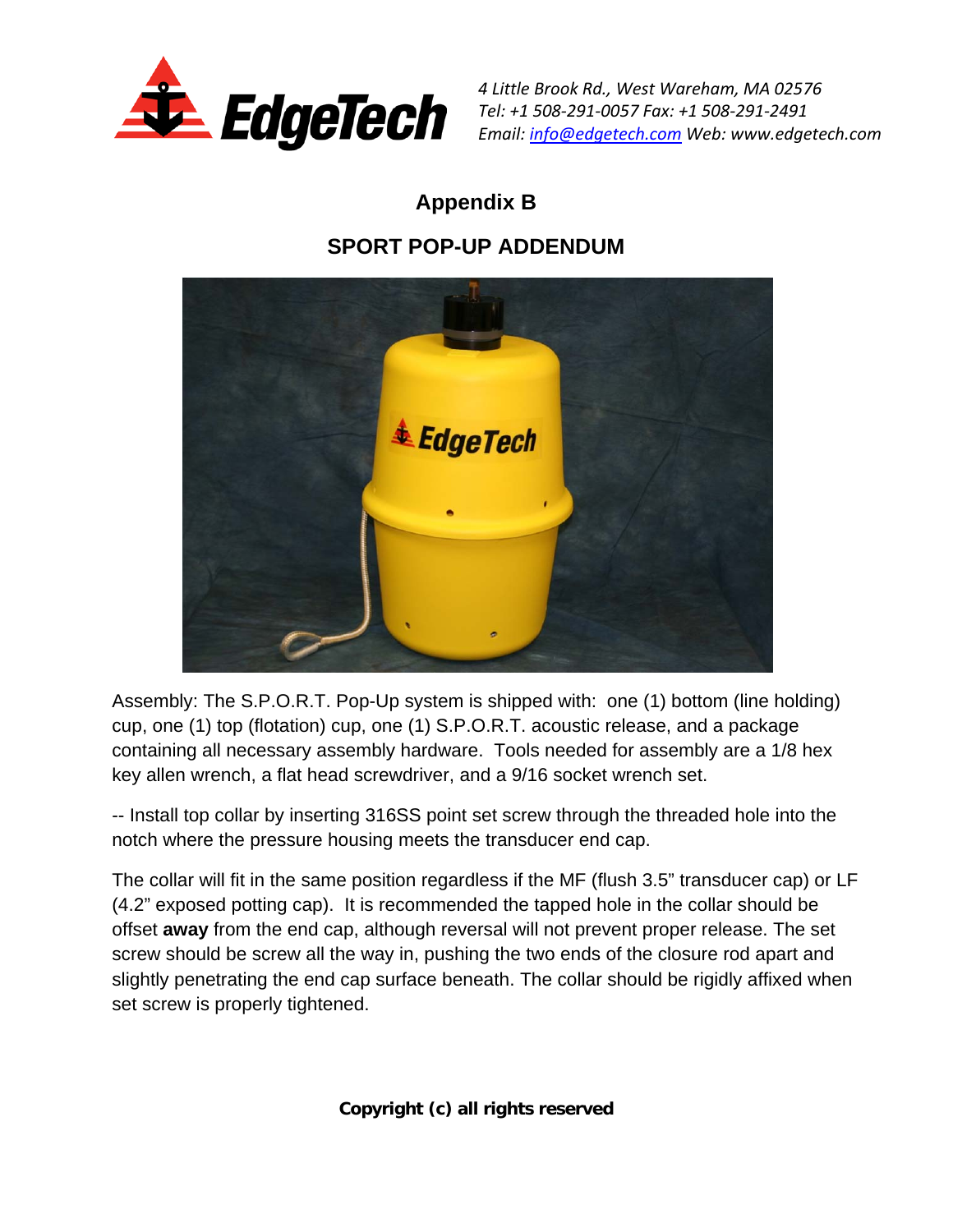#### **INSTALLING TOP MATING COLLAR**



--Slide included O-Ring flexible spacer down the release and rest on mating collar.

--The release is mated to the top cup by first sliding the release down the open channel in the flotation such that the top collar lies flush with the top of the cup.



### **INSERTING RELEASE INTO TOP CUP FROM TOP**

--The mating to the top cup is completed by installing the  $\frac{1}{4}$ " thick anti-slip ring around the release and securing is with the included 316SS hose clamp. **DO NOT OVERTIGHTEN.**  Over-torqueing can squeeze the housing out of round compromising the o-ring seal. The anti-slip ring functions as a catch in the unlikely case the pop-up is over turned on ascent, it holds no load during standard operation.